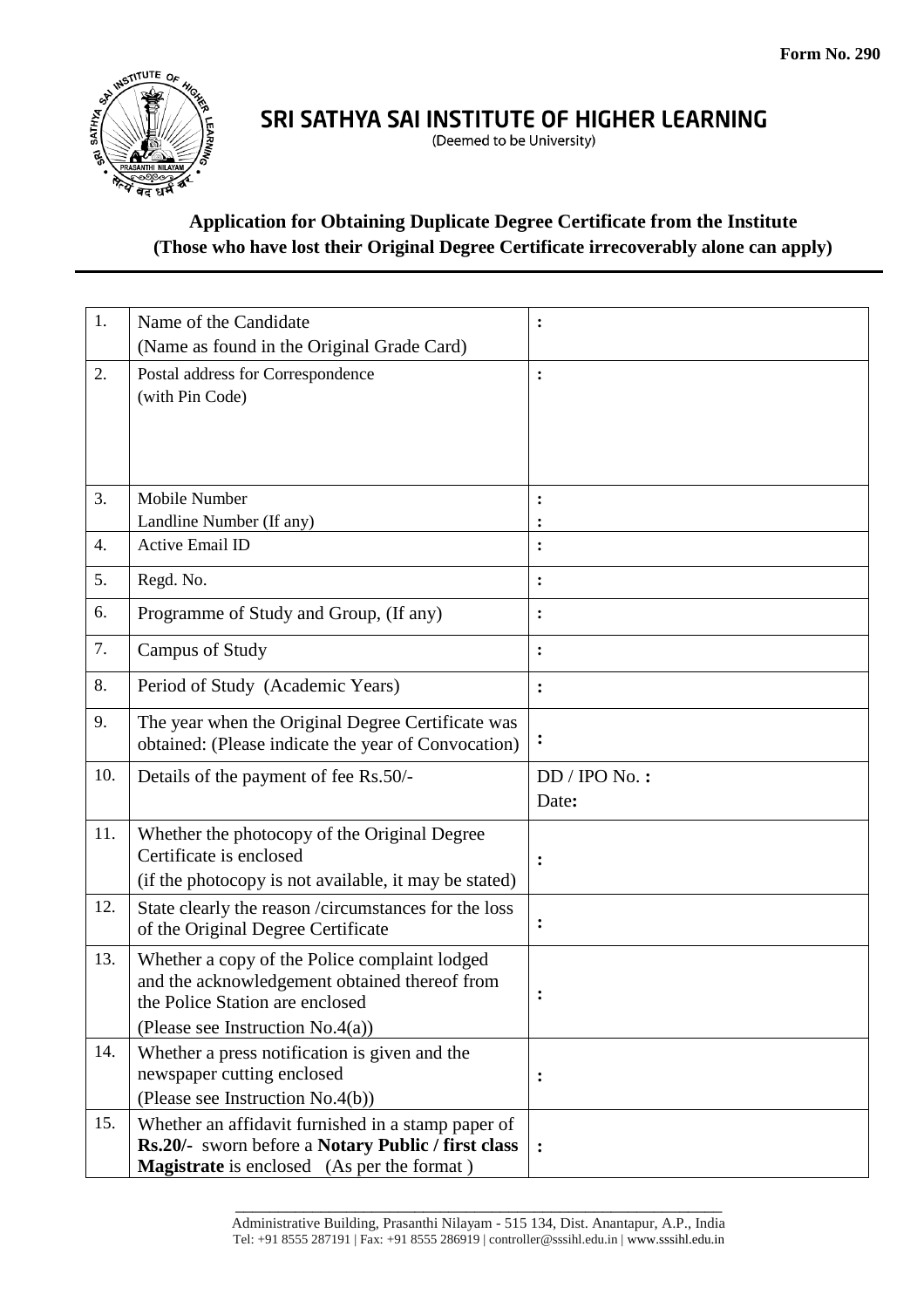Page 1 of 4

**Form No. 290**



# SRI SATHYA SAI INSTITUTE OF HIGHER LEARNING

(Deemed to be University)

I undertake that, if my Original Degree Certificate which has been irrecoverably lost, is put to any unfair use by any person who may lay hands on it, I shall be liable for all consequences and loss which may accrue from such misuse.

Date : **Signature of the Candidate** 

I have no objection in the Institute issuing a Duplicate Degree Certificate to the above candidate.

Date : **Signature of the Director of the Campus** 

\*\*\*\*\*\*\*\*\*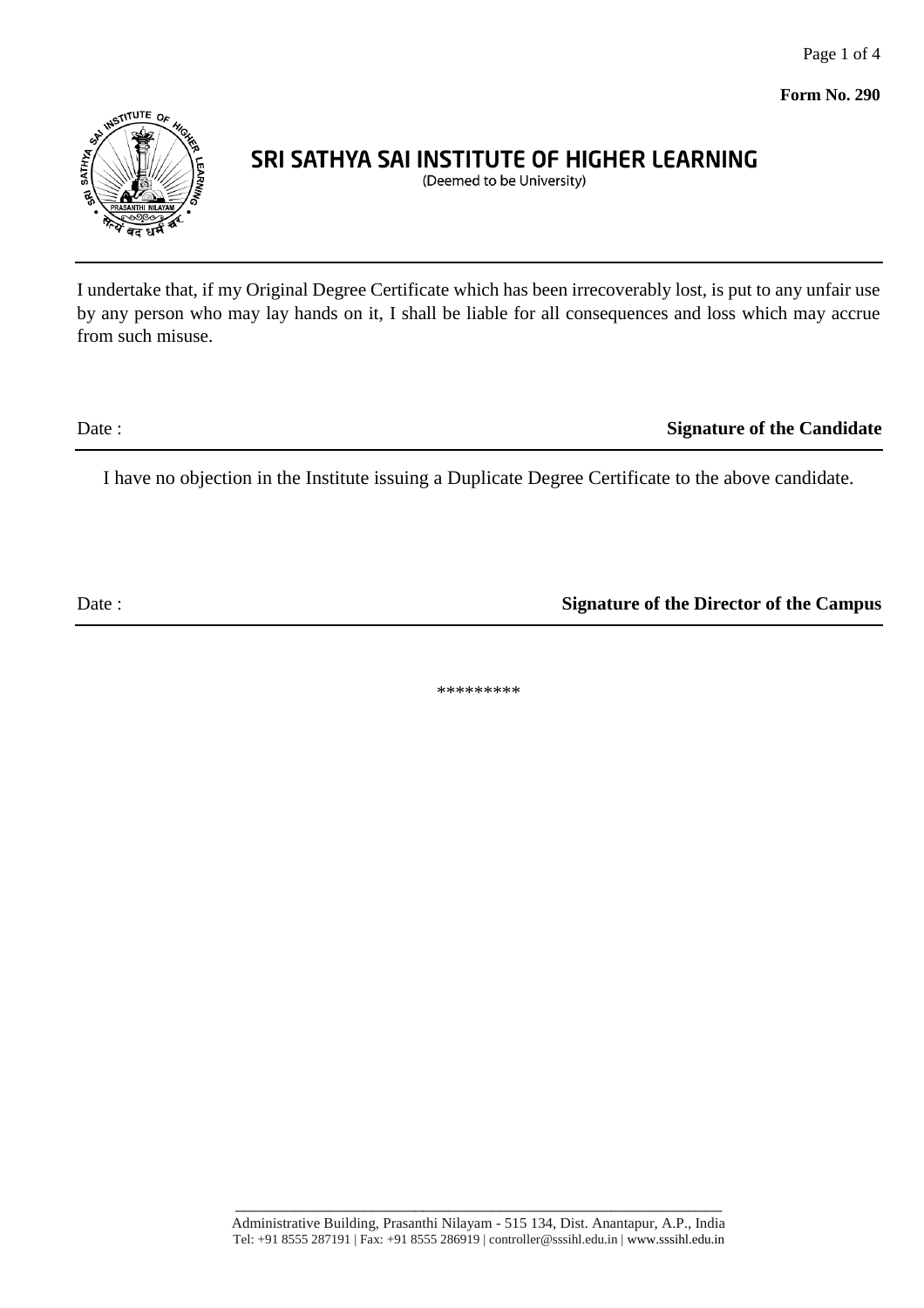#### **(Form No. 290)**

#### **INSTRUCTIONS TO CANDIDATE**

- 1. Before applying for the Duplicate Degree Certificate the candidate should have explored all the possibilities of retracing the Original Degree Certificate and, only if he/she is convinced that the Original Degree Certificate has been lost irrecoverably, he/she can apply for the same.
- 2. The candidate should submit the prescribed application form duly filled in and signed by him/her, to the Controller of Examinations **through the Director of the Campus** where he/she studied.
- 3. An Account Payee Crossed Demand Draft / IPO for **Rs.50/-** towards fee, drawn **on State Bank of India**, **payable at Prasanthi Nilayam**, in favour of the **Controller of Examinations, Sri Sathya Sai Institute of Higher Learning**, must be enclosed along with the application. No other form of remittance shall be accepted (Item No.10).
- 4. a) In the event of loss in transit/misplacement of the Original Degree Certificate, a police complaint has to be lodged and an acknowledgement obtained from the police-station. The copy of the complaint and the original acknowledgement must be enclosed along with the application (Item No. 13).
	- b) Further, a press notification as per the format has to be given in a daily and the newspaper cutting has to be enclosed along with the application (Item No. 14)
- 5. Applicants must furnish a clear and complete postal address on a clothlined envelope (size 16 x 12 inches) with postal stamps (for Rs.48/-) affixed thereon, to ensure safe delivery of the document by the postal department, by Insured Parcel with Acknowledgement Due. The address furnished must bear the pin code number of the place and the state to which the place belongs.
- 6. Incomplete applications will not be entertained.

**- sSs -**

### **Format of News Paper Notification**

Notice is hereby given that the undersigned has lost his/her original certificate of his/her ……………………… …………………………………………….. Degree issued to him/her by Sri Sathya Sai Institute of Higher Learning. Whoever finds it is hereby requested to return the same to the undersigned immediately. Any one found in possession inspite of this Notice will be deemed to be in unauthorized and illegal possession of it and shall be liable for any misuse of the same.

Name of the Candidate:

Address: Mobile No./Landline No.: